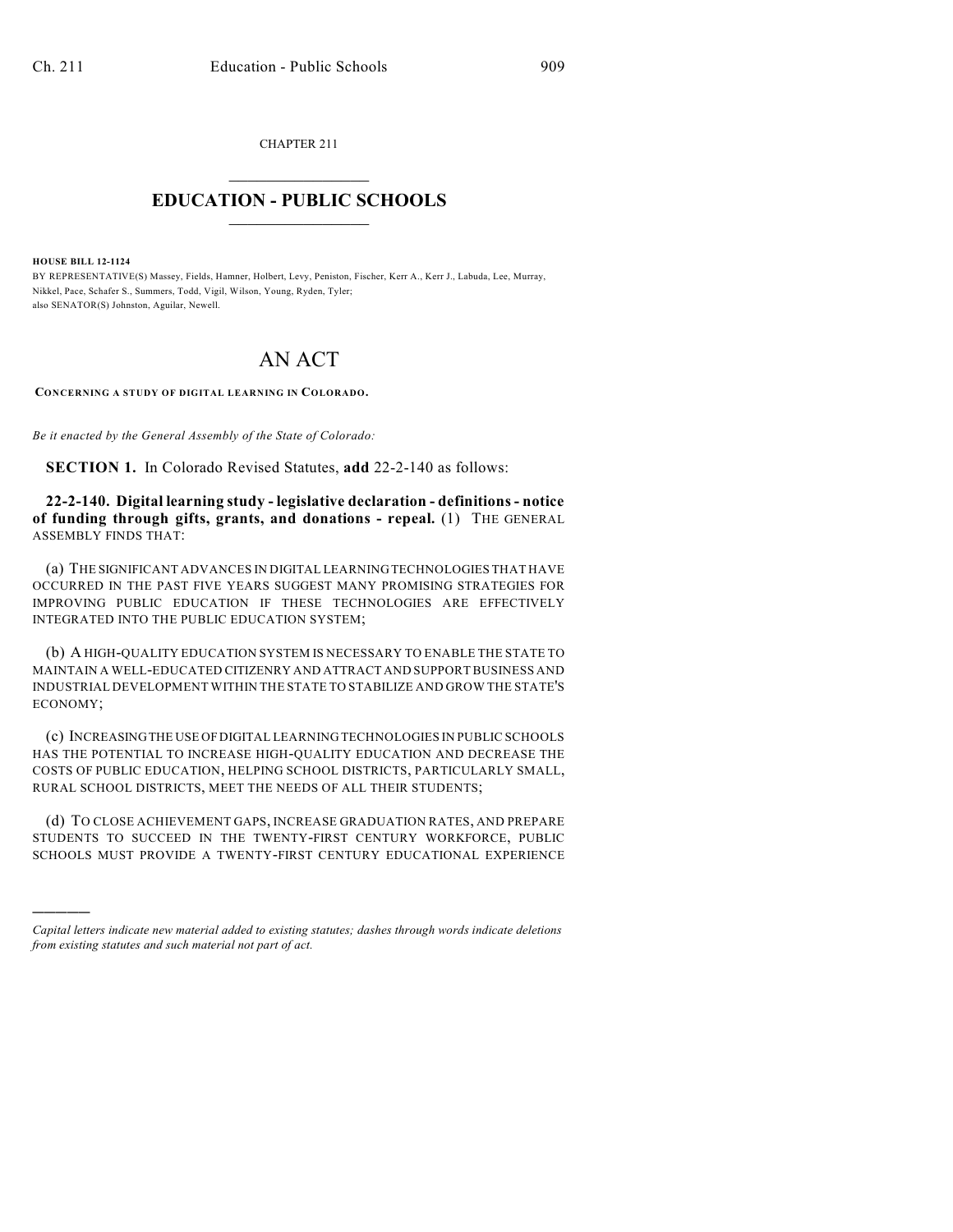THAT ENCOURAGES INNOVATION AND ALTERNATIVE METHODS OF EDUCATION AND PROVIDES HIGH-QUALITY OPTIONS FOR ALL STUDENTS IN COLORADO;

(e) IT IS IN THE BEST INTERESTS OF THE STATE TO STUDY HOW TO EFFECTIVELY INTEGRATE DIGITAL LEARNING TECHNOLOGIES INTO PUBLIC EDUCATION, THE ADVANTAGES AND DISADVANTAGES OF THIS INTEGRATION, THE COSTS AND BENEFITS OF ACCOMPLISHING THIS INTEGRATION, AND STRATEGIES FOR USING DIGITAL TECHNOLOGY TO HELP THE PUBLIC SCHOOLS OF THE STATE BETTER SERVE ALL STUDENTS.

(2) FOR PURPOSES OF THIS SECTION, UNLESS THE CONTEXT OTHERWISE REQUIRES:

(a) "BLENDED LEARNING" MEANS COMBINING ON-LINE LEARNING WITH OTHER MODES OF INSTRUCTIONAL DELIVERY INCLUDING ON-SITE INSTRUCTION AT A PUBLIC SCHOOL OR AT A LEARNING CENTER AS DEFINED IN SECTION 22-30.7-102 (4). "BLENDED LEARNING" INVOLVES COMBINING THE TRADITIONAL, IN-PERSON DELIVERY OF EDUCATION SERVICES WITH THE DELIVERY OF EDUCATION SERVICES USING AN ON-LINE OR COMPUTER-BASED ENVIRONMENT THAT PROVIDES SOME DEGREE OF STUDENT CONTROL OVER TIME, PLACE, AND PACE.

(b) "DIGITAL LEARNING" MEANS ANY TYPE OF LEARNING THAT IS FACILITATED BY TECHNOLOGY.

(c) "ON-LINE LEARNING" MEANS INSTRUCTION VIA A WEB-BASED EDUCATION DELIVERY SYSTEM THAT INCLUDES SOFTWARE TO PROVIDE A STRUCTURED LEARNING ENVIRONMENT. "ON-LINE LEARNING" MAY BE TEACHER-LED EDUCATION THAT TAKES PLACE OVER THE INTERNET WHILE THE TEACHER AND STUDENT ARE SEPARATED GEOGRAPHICALLY. "ON-LINE LEARNING" INCLUDES, BUT IS NOT LIMITED TO, AN ON-LINE PROGRAM, AS DEFINED IN SECTION 22-30.7-102 (9) AND A MULTI-DISTRICT PROGRAM, AS DEFINED IN SECTION 22-30.7-102 (6).

(d) "STUDY" MEANS THE STUDY OF DIGITAL LEARNING IN COLORADO THAT THE DEPARTMENT COMMISSIONS PURSUANT TO SUBSECTION (3) OF THIS SECTION.

(e) "SUPPLEMENTAL ON-LINE COURSE" MEANS AN EDUCATION COURSE THAT IS:

(I) DELIVERED VIA AN INTERNET FORMAT TO ONE OR MORE STUDENTS AT A LOCATION THAT IS REMOTE FROM THE DELIVERY POINT; AND

(II) PURCHASED BY A SCHOOL DISTRICT, BOARD OF COOPERATIVE SERVICES, OR PUBLIC SCHOOL FROM A PROVIDER TO AUGMENT THE EDUCATION PROGRAM PROVIDED BY THE SCHOOL DISTRICT, BOARD OF COOPERATIVE SERVICES, OR PUBLIC SCHOOL.

(3) (a) NO LATER THAN NINETY DAYS AFTER RECEIVING SUFFICIENT MONEYS TO IMPLEMENT THIS SECTION, THE DEPARTMENT OF EDUCATION SHALL COMMISSION A STUDY OF DIGITAL LEARNING IN COLORADO, INCLUDING HOW TO EFFECTIVELY INTEGRATE DIGITAL LEARNING INTO PUBLIC SCHOOLS THROUGHOUT THE STATE, HOW TO MAKE HIGH-QUALITY DIGITAL CONTENT AND LEARNING AVAILABLE TO ALL STUDENTS, AND THE COSTS OF INTEGRATING DIGITAL LEARNINGINTO THE STATEWIDE SYSTEM OF PUBLIC EDUCATION. AT A MINIMUM, THE STUDY SHALL ADDRESS THE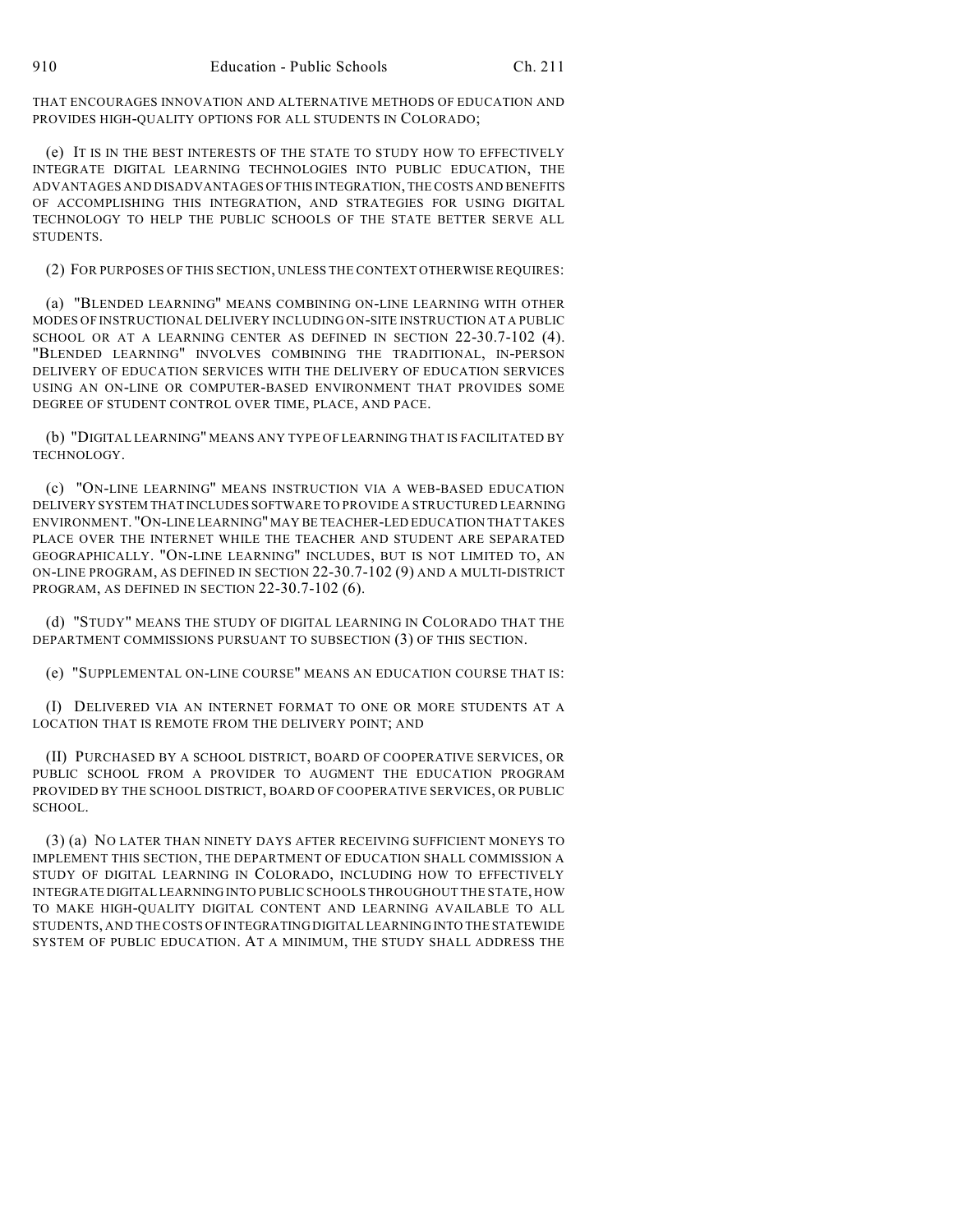FOLLOWING ISSUES, INCLUDING THE DEGREE TO WHICH THEY ARE ALREADY ADDRESSED IN COLORADO, AND ANY RECOMMENDED ACTIONS, AT BOTH THE LOCAL AND STATE LEVELS, TO ADDRESS THE ISSUES AND EFFECTIVELY INTEGRATE DIGITAL LEARNING INTO THE STATEWIDE SYSTEM OF PUBLIC EDUCATION:

(I) UNIVERSAL STUDENT ELIGIBILITY FOR AND ACCESS TO DIGITAL LEARNING;

(II) THE ABILITY OF STUDENTS IN THE PUBLIC EDUCATION SYSTEM TO CUSTOMIZE THEIR EDUCATION USING DIGITAL CONTENT THROUGH A DIGITAL LEARNING PROVIDER;

(III) THE ABILITY OF STUDENTS TO DEMONSTRATE COMPETENCY BASED ON A STANDARDIZED ASSESSMENT;

(IV) THE QUALITY OF THE DIGITAL CONTENT, INSTRUCTIONAL MATERIALS, AND ON-LINE LEARNING AND BLENDED LEARNING COURSES THAT ARE AVAILABLE TO STUDENTS AND STRATEGIES FOR MEASURING, MONITORING, AND IMPROVING QUALITY;

(V) THE QUALITY OF THE DIGITAL LEARNING INSTRUCTION AVAILABLE TO STUDENTS AND THE DEGREE TO WHICH TEACHERS ARE ADEQUATELY PREPARED TO ASSIST STUDENTS WITH DIGITAL LEARNING;

(VI) STUDENT ACCESS TO MULTIPLE, HIGH-QUALITY DIGITAL LEARNING PROVIDERS FROM WHICH TO SELECT ON-LINE LEARNING OR BLENDED LEARNING COURSES OR CONTENT;

(VII) METHODS FOR ENSURING THAT THE CONTENT AND INSTRUCTION PROVIDED THROUGH DIGITAL LEARNING IS HIGH QUALITY, AS MEASURED BY STUDENT ACADEMIC GROWTH AND PERFORMANCE;

(VIII) THE FINANCIAL BENEFITS AND IMPACTS TO SCHOOL DISTRICTS, INCLUDING FUNDING FOR DIGITAL LEARNING USING A MODEL THAT CREATES INCENTIVES FOR PERFORMANCE, OPTIONS, AND INNOVATION;

(IX) THE INFRASTRUCTURE REQUIRED TO SUPPORT DIGITAL LEARNING AND ENSURE CONSISTENT AVAILABILITY THROUGHOUT THE STATE;

(X) THE MECHANISMS OTHER STATES USE TO PROVIDE FUNDING AT THE STATE LEVEL AND THE LOCAL LEVEL FOR DIGITAL LEARNING;

(XI) THE MANNER IN WHICH OTHER STATES HAVE ADDRESSED THE INTEGRATION OF DIGITAL LEARNING INTO THEIR PUBLIC SCHOOL SYSTEMS;

(XII) THE EXTENT TO WHICH THE ACCOUNTABILITY MEASURES THAT THE STATE APPLIES TO ALL PUBLIC SCHOOLS, INCLUDING ACHIEVEMENT ON STATEWIDE ASSESSMENTS, ACADEMIC GROWTH, CLOSING THE ACHIEVEMENT GAP, AND POSTSECONDARY AND WORKFORCE READINESS, ARE APPROPRIATE AND SUFFICIENT TO MEASURE THE PERFORMANCE OF ON-LINE SCHOOLS; AND

(XIII) PROTOCOLS FOR TRANSFERRING THE CREDITS THAT A STUDENT EARNS BY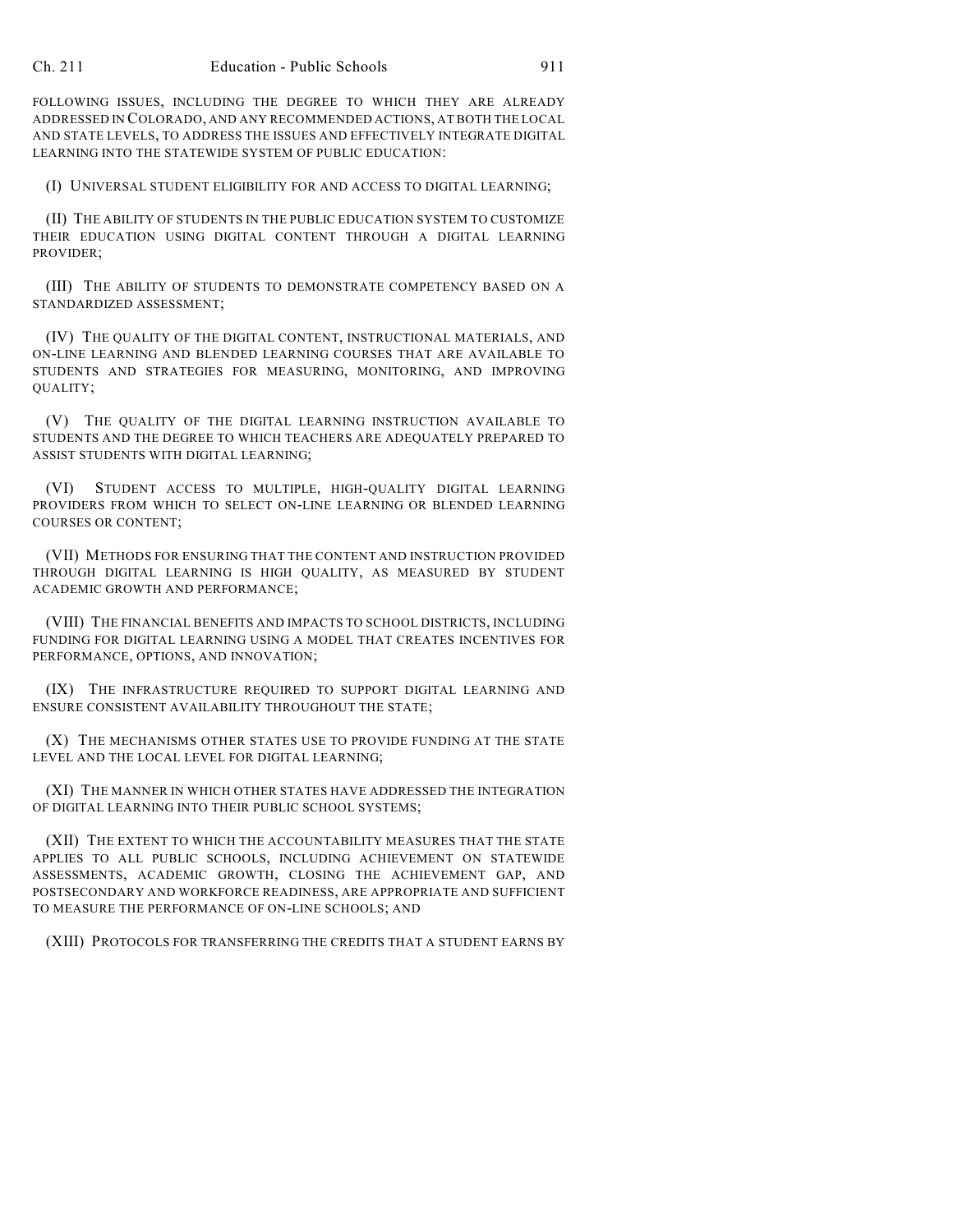COMPLETING A SUPPLEMENTAL ON-LINE COURSE OR WHILE ENROLLED IN A FULL-TIME ON-LINE SCHOOL TO A SCHOOL DISTRICT OR PUBLIC SCHOOL IN WHICH THE STUDENT SUBSEQUENTLY ENROLLS.

(b) IN CONDUCTING THE STUDY AND MAKING RECOMMENDATIONS, THE SELECTED ENTITY SHALL ALSO REVIEW THE STATE STATUTES AND RULES CONCERNING DIGITAL LEARNING AND RECOMMEND APPROPRIATE CHANGES.

(4) THE DEPARTMENT SHALL SELECT A COLORADO-BASED ENTITY WITH EXPERIENCE IN STUDYING PUBLIC EDUCATION ISSUES IN THE STATE TO COMPLETE THE STUDY. THE DEPARTMENT SHALL NOT SELECT AN ENTITY THAT IS A PROVIDER OF DIGITAL LEARNING TECHNOLOGIES OR SERVICES OR THAT WOULD OTHERWISE BE IN A POSITION TO PROFIT MONETARILY FROM ANY RECOMMENDATIONS THAT MAY BE INCLUDED IN THE STUDY REPORT. THE DEPARTMENT IS NOT SUBJECT TO THE REQUIREMENTS OF THE "PROCUREMENT CODE", ARTICLES 101 TO 112 OF TITLE 24, C.R.S., IN SELECTING THE ENTITY TO COMPLETE THE STUDY. NO LATER THAN JULY 1, 2012, THE DEPARTMENT SHALL REPORT IN WRITING TO THE STATE BOARD OF EDUCATION, THE GOVERNOR, AND THE EDUCATION COMMITTEES OF THE HOUSE OF REPRESENTATIVES AND THE SENATE, OR ANY SUCCESSOR COMMITTEES, THE NAME OF THE ENTITY COMMISSIONED TO CONDUCT THE STUDY.

(5) (a) THE DEPARTMENT IS NOT REQUIRED TO SOLICIT MONEYS FOR THE IMPLEMENTATION OF THIS SECTION, BUT THE DEPARTMENT MAY ACCEPT AND EXPEND GIFTS, GRANTS, OR DONATIONS FROM PRIVATE OR PUBLIC SOURCES FOR THE PURPOSES OF THIS SECTION; EXCEPT THAT THE DEPARTMENT MAY NOT ACCEPT A GIFT, GRANT, OR DONATION THAT IS SUBJECT TO CONDITIONS THAT ARE INCONSISTENT WITH THIS SECTION OR ANY OTHER LAW OF THE STATE. THE DEPARTMENT SHALL NOT IMPLEMENT THIS SECTION UNTIL IT RECEIVES SUFFICIENT MONEYS IN GIFTS, GRANTS, OR DONATIONS TO COMPLETE THE STUDY.

(b) (I) IN ACCEPTING A GIFT, GRANT, OR DONATION, THE DEPARTMENT SHALL NOTIFY THE LEGISLATIVE COUNCIL STAFF WHEN IT HAS RECEIVED ADEQUATE MONEYS THROUGH GIFTS, GRANTS, OR DONATIONS TO COMPLETE THE STUDY AND SHALL INCLUDE IN THE NOTIFICATION THE INFORMATION SPECIFIED IN SECTION 24-75-1303 (3), C.R.S.

(II) THIS PARAGRAPH (b) IS REPEALED, EFFECTIVE JULY 1, 2015.

(c) NOTWITHSTANDING ANY PROVISION OF THIS SECTION TO THE CONTRARY, THE DEPARTMENT IS NOT REQUIRED TO IMPLEMENT THIS SECTION UNTIL IT RECEIVES SUFFICIENT MONEYS TO IMPLEMENT THIS SECTION.

(6) THE DEPARTMENT SHALL SUBMIT THE COMPLETED STUDY TO THE STATE BOARD OF EDUCATION, THE GOVERNOR, AND THE EDUCATION COMMITTEES OF THE HOUSE OF REPRESENTATIVES AND THE SENATE, OR ANY SUCCESSOR COMMITTEES, NO LATER THAN JANUARY 31, 2013.

(7) THIS SECTION IS REPEALED, EFFECTIVE JULY 1, 2013.